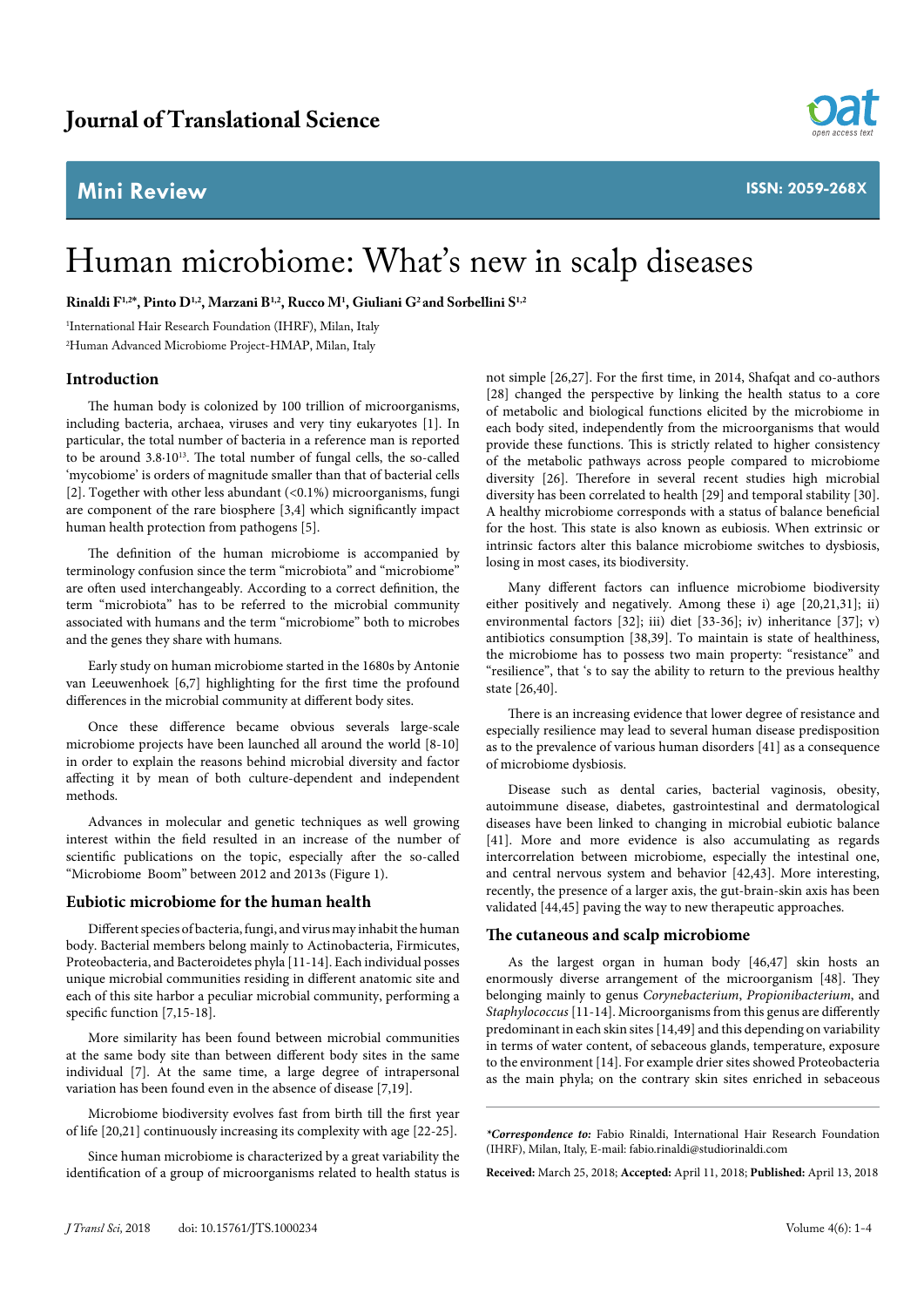

Figure 1. Microbiome research on different body sites. Number of results obtained by using the following keywords: "microbiome", "microbiota", "microflora", "<br/>body site>" on PubMed (retrieved 31 December 2017)

glands are populated mainly by species belonging to Actinobacteria such as suborders of Propionibacterineae and Corynebacterineae.

Study the role of skin microbiome for human health is acquiring importance day by day. First studies have been focused on pathogens affecting the skin but more recent works highlighted the crucial role of resident microbial communities in skin healthiness [50-52]. Microorganisms, establishing a symbiotic relationship with the skin, and this results, in the majority of the time, as beneficial both for microbial community and for the host [53-55]. Many skin conditions have been linked to an imbalance in this symbiotic mutualistic relationship [50,56-58]. For example, a diminishing in the abundance of *Propionibacterium* and *Actinobacteriacae* has been linked to persistent skin infections [59]. Other studies reported the higher expression of Firmicutes and lower expression of Actinobacteria in psoriatic lesions [47,60]. A modification of the microbiome has also been shown to be implicated in another chronic inflammatory condition, atopic dermatitis [47]. The implication of *Propionibacterium acnes* in acne development is well established [61] but, more recently the involvement of other microorganisms has also been postulated [52]. Therefore, it has been shown that *Staphylococcus epidermidis* and *Staphylococcus aureus* inversely correlate each other and shifting of this correlation may increase the risk of skin diseases' onset [50].

Study of skin microbiome represent a novel diagnostic and therapeutic approach to many skin conditions, also including that strictly related to the scalp.

Although obviously sharing some characteristics with skin, scalp presents some distinctive tracts such as thickness, hair growth, more blood vessels and more sebaceous glands. These unique features expose scalp area to different peculiar diseases. As part of the skin organ, the scalp is in a symbiotic relationship with microbial communities that inhabits it and, since scalp unique features, this community is expected to be peculiar. As shown in Figure 1, The number of publications on the microbiome related to scalp area is very limited and published works are mainly related to the role of scalp microbiome in dandruff [62,63]. Thanks to advances in sequencing and metagenomic, new tools are currently available to study the role of the microbiome.

No studies are currently reported as regards microbiome involvement in scalp conditions related to hair growth, such as androgenetic alopecia, alopecia areata, and scarring alopecia. Considering the impact of such disease on human health and

their increasing incidence, the understanding on the impact of the microbiome and related changes could represent an improvement in clinical practice as well a tool for the development of advanced targeted therapeutic approaches.

Here we show our preliminary results on a panel of about 15 subjects for group affected by androgenetic alopecia (AGA), alopecia areata (AA), and lichen planopilaris (LPP), respectively. Each group has been compared to a panel of healthy subjects.

The main bacterial species (*P. acnes, S. epidermidis, and S.aureus*) inhabiting the scalp subject's were identified by quantitative PCR using species-specific primers.

All scalp conditions analyzed were correlated with a higher incidence of *P. acnes* compared to the population used as control (p<0,005). Additionally, in subjects affected by AGA ratio between *S. epidermidis* and *S. aureus* diminished. This diminishing is more evident in subjects affected by AA where *S. aureus* becomes predominant on *S. epidermidis*. The role of *P. acnes* in the pathogenesis of hair casts and alopecia has previously been hypothesized [64] and our study represents the first clinical evidence correlating microbiome unbalancing to scalp hair disorders.

In subjects affected by LPP, a form of scarring alopecia, the predominance of *P. acnes* persists but is less evident than in the previous diseases analyzed (Figure 2). This could be linked to the loss of sebaceous glands commonly found in patients affected by LPP [65]. Our results showed also a higher *S. epidermidis/S. aureus*. It would be interesting, in future works, to analyze how this ratio would change according to a different stage of inflammation and in more lesional forms.

### **Conclusion**

Nowadays, the study of human microbiome represents a novel diagnostic and therapeutic approach to treat many human conditions, also including that strictly related to skin and scalp.

The findings we included in the present work represent just an overview of a larger pioneer study on the involvement of changing of the microbiome in scalp diseases, especially that related to hair growth.

Even just preliminary, our results strongly highlighted, for the first time, the role exerted by unbalancing on the normal resident microbial community in hair growth-related conditions.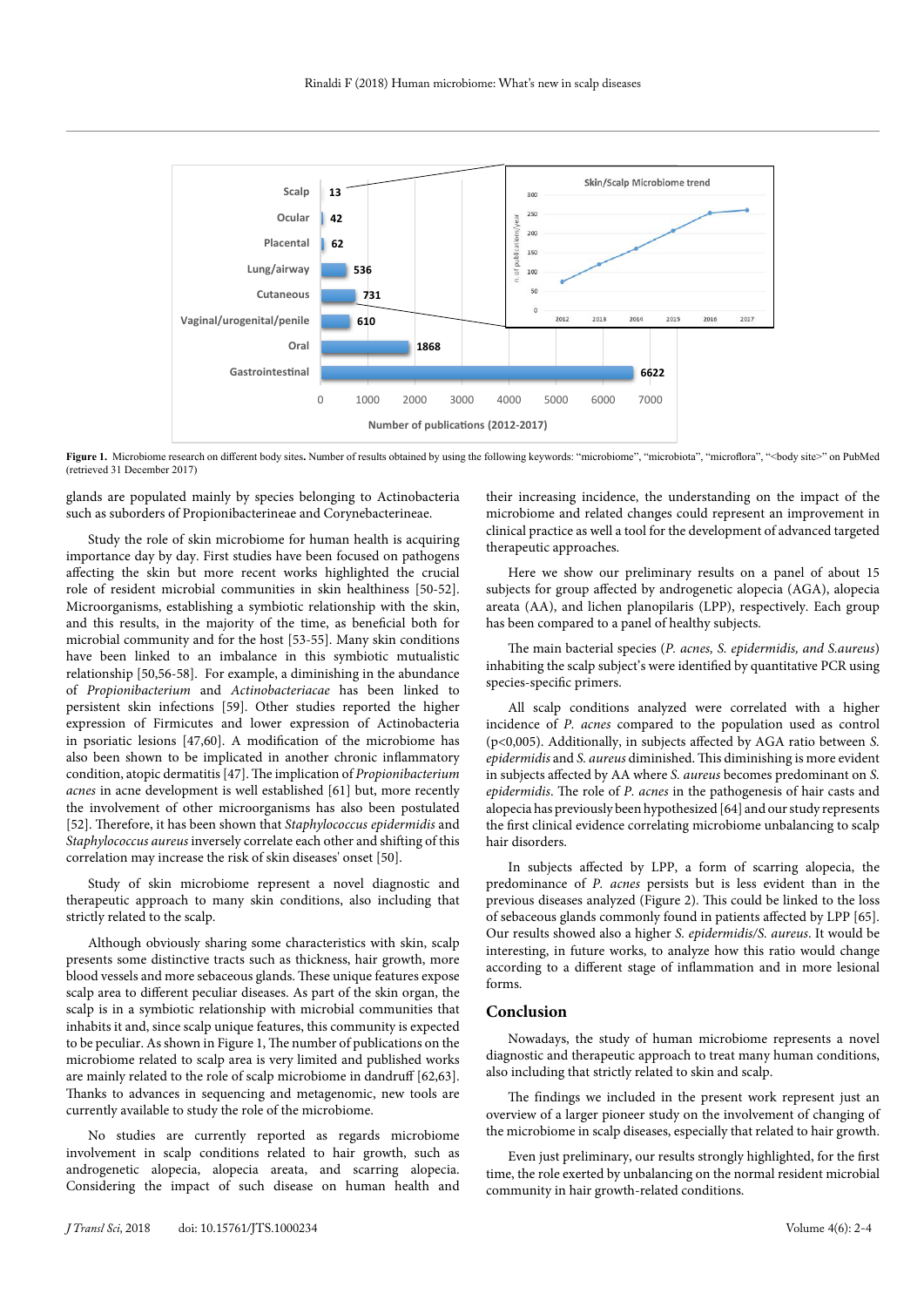

**Figure 2.** RT-qPCR quantification (% of the population) of main bacterial species (*P. acnes, S. epidermidis, and S.aureus*) inhabiting the scalp in the subject's affected by androgenetic alopecia (AGA), alopecia areata (AA), and lichen planopilaris (LPP), respectively. N=15

#### **References**

- 1. Sender R, Fuchs S, Milo R (2016) Revised Estimates for the Number of Human and Bacteria Cells in the Body. *PLoS Biol* 14: e1002533.
- 2. Huffnagle GB, Noverr MC (2013) The emerging world of the fungal microbiome. *Trends Microbiol* 21: 334-41.
- 3. Sogin ML, Morrison HG, Huber JA, Mark Welch D, Huse SM, et al. (2006) Microbial diversity in the deep sea and the underexplored "rare biosphere". *Proc Natl Acad Sci U S A* 103: 12115-12120.
- 4. Dethlefsen L, Huse S, Sogin ML, Relman DA (2008) The pervasive effects of an antibiotic on the human gut microbiota, as revealed by deep 16S rRNA sequencing. *PLoS Biol* 6: e280. [[Crossref](https://www.ncbi.nlm.nih.gov/pubmed/19018661)]
- 5. Hajishengallis G, Liang S, Payne MA, Hashim A, Jotwani R, et al. (2011) Lowabundance biofilm species orchestrates inflammatory periodontal disease through the commensal microbiota and complement. *Cell Host Microbe* 10: 497-506.
- 6. van Leeuwenhoek A: An abstract of a Letter from Antonie van Leeuwenhoek (1683) About Animals in the scrurf of the Teeth. Philosophical Transactions of the Royal Society of London 1684, 14: 568-574.
- 7. Qin J, Li R, Raes J, Arumugam M, Burgdorf KS, et al (2010) A human gut microbial gene catalogue established by metagenomic sequencing. *Nature* 464: 59-65.
- 8. Costello EK, Lauber CL, Hamady M, Fierer N, Gordon JI, et al. (2009) Bacterial community variation in human body habitats across space and time. *Science* 326: 1694- 97. [[Crossref](https://www.ncbi.nlm.nih.gov/pubmed/19892944)]
- 9. Qin J, Li Y, Cai Z, Li S, Zhu J, et al (2012) A metagenome-wide association study of gut microbiota in type 2 diabetes. *Nature* 490: 55-60.
- 10. Li J, Jia H, Cai X, Zhong H, Feng Q, et al. (2014) An integrated catalog of reference genes in the human gut microbiome. *Nat Biotechnol* 32: 834-841. [[Crossref](https://www.ncbi.nlm.nih.gov/pubmed/24997786)]
- 11. Dethlefsen L, McFall-Ngai M, Relman DA (2007) An ecological and evolutionary perspective on human-microbe mutualism and disease. *Nature* 449: 811-818. [[Crossref](https://www.ncbi.nlm.nih.gov/pubmed/17943117)]
- 12. Grice EA, Kong HH, Renaud G, Young AC, Bouffard GG, et al. (2008) A diversity profile of the human skin microbiota. *Genome Res* 18:1043-50. [[Crossref](https://www.ncbi.nlm.nih.gov/pubmed/18502944)]
- 13. Reid G, Younes JA, Van der Mei HC, Gloor GB, Knight R et al. (2011) Microbiota restoration: natural and supplemented recovery of human microbial communities. *Nat Rev Microbiol* 9: 27-38.
- 14. Huttenhower C, Gevers D, Knight R, Abubucker S, Badger JH, et al. (2012) Structure, function and diversity of the healthy human microbiome. *Nature* 486: 207-214.
- 15. Grice EA, Kong HH, Conlan S, Deming CB, Davis J, et al. (2009) Topographical and temporal diversity of the human skin microbiome. *Science* 324: 1190-1192.
- 16. Ravel J, Gajer P, Abdo Z, Schneider GM, Koenig SS, et al. (2011) Vaginal microbiome of reproductive-age women. *Proc Natl Acad Sci U S A* 108: 4680-4687.
- 17. Wade WG (2013) The oral microbiome in health and disease. *Pharmacol Res* 69: 137-143.
- 18. Rajilic-Stojanovic M, de Vos WM (2014) The first 1000 cultured species of the human gastrointestinal microbiota. *FEMS Microbiol Rev* 38: 996-1047.
- 19. Palmer C, Bik EM, DiGiulio DB, Relman DA, Brown PO, et al. (2007) Development of the human infant intestinal microbiota. *PLoS Biol* 5: e177.
- 20. Eggesbo M, Moen B, Peddada S, Baird D, Rugtveit J, et al. (2011) Development of gut microbiota in infants not exposed to medical interventions. *Acta Pathol Microbiol Immunol Scand* 119: 17-35.
- 21. Morgan XC, Segata N, Huttenhower C (2013) Biodiversity and functional genomics in the human microbiome. *Trends in genetics* 29: 51-58.
- 22. Yatsunenko T, Rey FE, Manary MJ, Trehan I, Dominguez-Bello MG, et al. (2012) Human gut microbiome viewed across age and geography. *Nature* 7402: 222-227.
- 23. Ding T, Schloss PD (2014) Dynamics and associations of microbial community types across the human body. *Nature* 509: 357-360.
- 24. Goodrich JK, Davenport ER, Waters JL, Clark AG, Ley RE, et al. (2016) Cross-species comparisons of host genetic associations with the microbiome. *Science* 29: 532-535
- 25. Moya A, Ferrer M (2016) Functional redundancy-induced stability of gut microbiota subjected to disturbance. *Trends Microbiol* 24: 402-113.
- 26. Shafquat A, Joice R, Simmons SL, Huttenhower C (2014). Functional and phylogenetic assembly of microbial communities in the human microbiome. *Trends Microbiol* 22: 261-266.
- 27. Lloyd-Price J, Abu-Ali G, Huttenhower C (2016) The healthy human microbiome. *Genome Medicine* 8: 51[.](https://genomemedicine.biomedcentral.com/articles/10.1186/s13073-016-0307-y#Aff1)
- 28. Turnbaugh PJ, Ley RE, Hamady M, Fraser-Liggett CM, Knight R, et al. (2007) The human microbiome project. *Nature* 449: 804-810.
- 29. Mariat D, Firmesse O, Levenez F, Guimarăes V, Sokol H (2009) The Firmicutes/ Bacteroidetes ratio of the human microbiota changes with age. *BMC Microbiol* 9: 9-123.
- 30. Flores GE, Caporaso JG, Henley JB, Rideout JR, Domogala D, et al. (2014) Temporal variability is a personalized feature of the human microbiome. *Genome Biol* 15: 1-531.
- 31. Blaser MJ, Falkow S (2009) What are the consequences of the disappearing human microbiota? *Nat Rev Microbiol* 7: 887-894.
- 32. De Filippo C, Cavalieri D, Di Paola M, Ramazzotti M, Poullet JB, et al. (2010) Impact of diet in shaping gut microbiota revealed by a comparative study in children from Europe and rural Africa. *Proc Natl Acad Sci U S A* 107: 14691-14696.